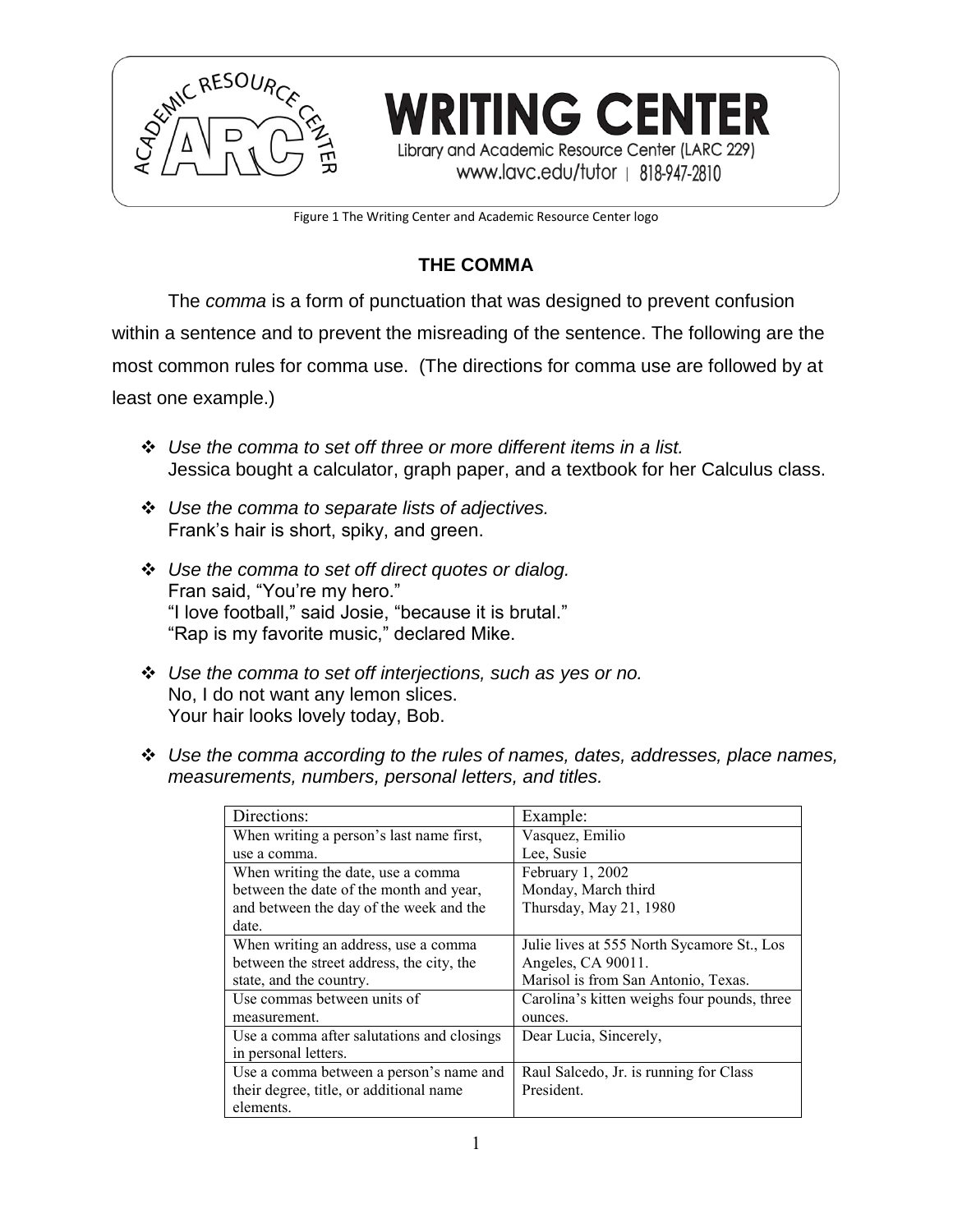| Sally Diamond, PhD., wrote her<br>dissertation on the use of light in paintings |
|---------------------------------------------------------------------------------|
| of the Impressionist period.                                                    |

- *Use the comma to separate independent clauses joined by a coordinating conjunction.*
	- Independent clauses have a subject and a verb and may stand on their own as a complete thought.

*Example:* Keiko's twenty-first birthday is an important event. We enjoyed the Picasso exhibit.

Coordinating conjunctions, also known as FANBOYS (for, and, nor, but,

or, yet, so), are used to connect a pair or a series of related ideas.

**Example:** Keiko's twenty-first birthday is an important event, so I plan to throw her a party.

We visited the Museum of Modern Art, and we enjoyed the Picasso exhibit.

- *Use the comma to set off an introductory group of words.*
	- The most common introductory word groups are clauses or phrases that function as adverbs and tell the reader when, where, how, why, or under what circumstances the main action of the sentence occurred.

*Example:* When an earthquake occurs, people take shelter. Without seeing the motor, Jennie could not tell what was broken. To swim the English Channel, an athlete must be in excellent shape. All in all, the Prom was a huge success.

- *Use the comma to set off clauses that provide additional information, but are not grammatically necessary to the sentence (nonrestrictive clauses and phrases).*
	- A nonrestrictive clause describes a noun or pronoun whose meaning has already been clearly defined or limited. The nonrestrictive clause provides the reader with "extra" information about the noun or pronoun. The nonrestrictive element does not change the meaning of the sentence. If the nonrestrictive clause was removed the meaning of the sentence would still remain intact. The underlined phrases below are nonrestrictive elements.

**Example:** My wife, the surgeon, has been at work all night. Modernist Literature, which flourished after World War One, emphasized experimental writing techniques.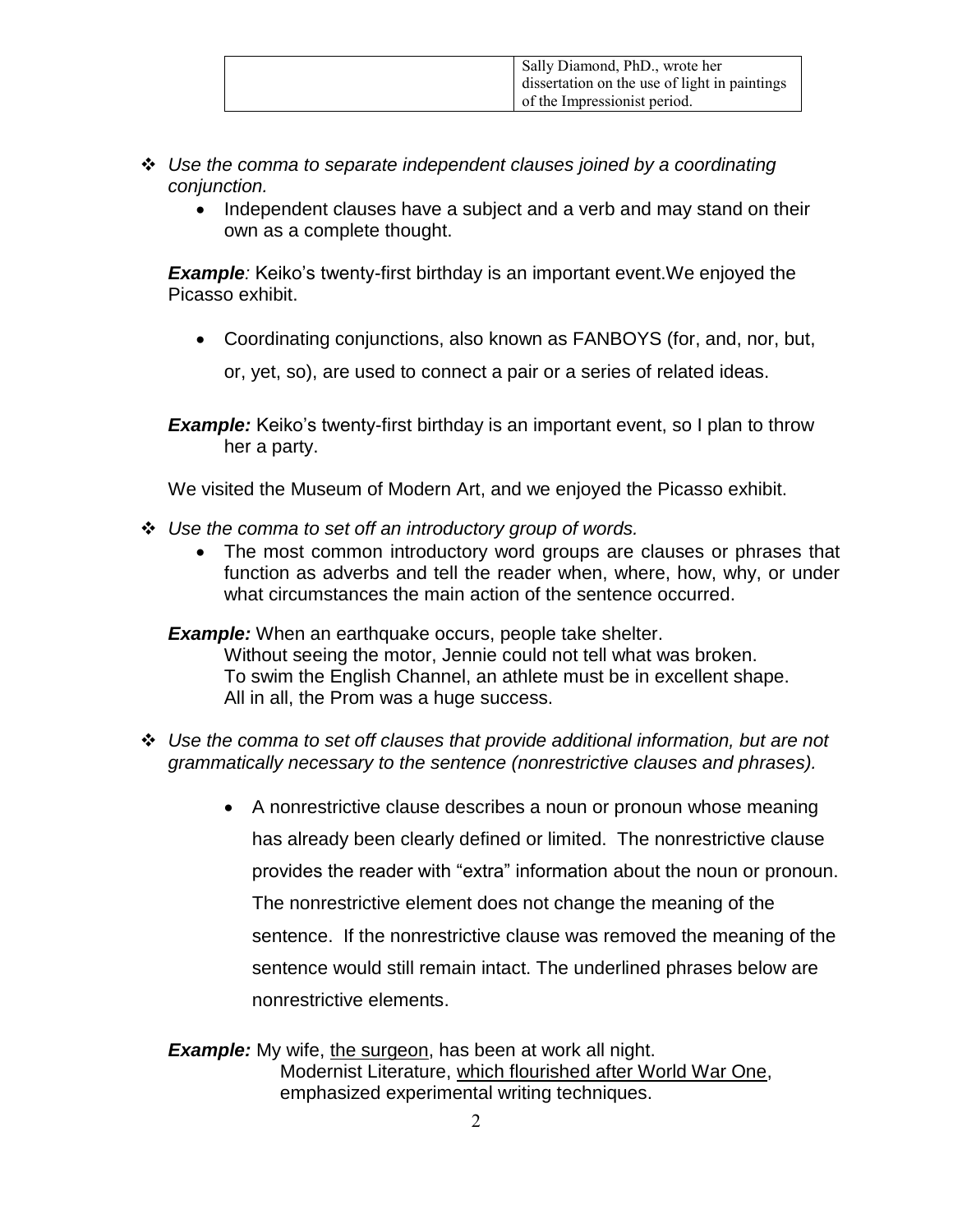Carl, the art teacher, is on vacation.

 Restrictive elements provide essential information that define or limit the previous words. Do not use the comma when writing with a restrictive element. The underlined phrases below are restrictive elements.

### *Example:* Shirts like these are too expensive.

My sister Tabitha is a librarian. (This element is restrictive because the author may have more than one sister and is clarifying which sister she/he is referring to.)

The dog that was barking last night kept me awake.

- *Use the comma to set off parenthetical, interrogative, and transitional expressions.*
	- Parenthetical phrases, also known as appositives, provide supplemental comments or information and usually interrupt the flow of a sentence*.*

**Example:** In almost every meal, especially in Italian cuisine, the cook begins by sautéing onions and garlic.

• Interrogative expressions are used at the end of the sentence as an afterthought. The interrogative expression asks a question*.*

**Example:** You agree that the California Redwoods should be preserved, right?

• Transitional expressions serve as bridges between sentences or parts of sentences. They usually use words and phrases such as however, moreover, therefore, and for example.

**Example:** I would like to attend the party; however, I do not have the address.

*Use the comma to prevent confusion or misreading.*

DO: After eating, Frank Jacob went to the movies. DON'T: After eating Frank, Jacob went to the movies.

*Use the comma to indicate an omitted word or words.*

*Example:* Sara leaves work at 7:00, Cordelia, at 8:00.

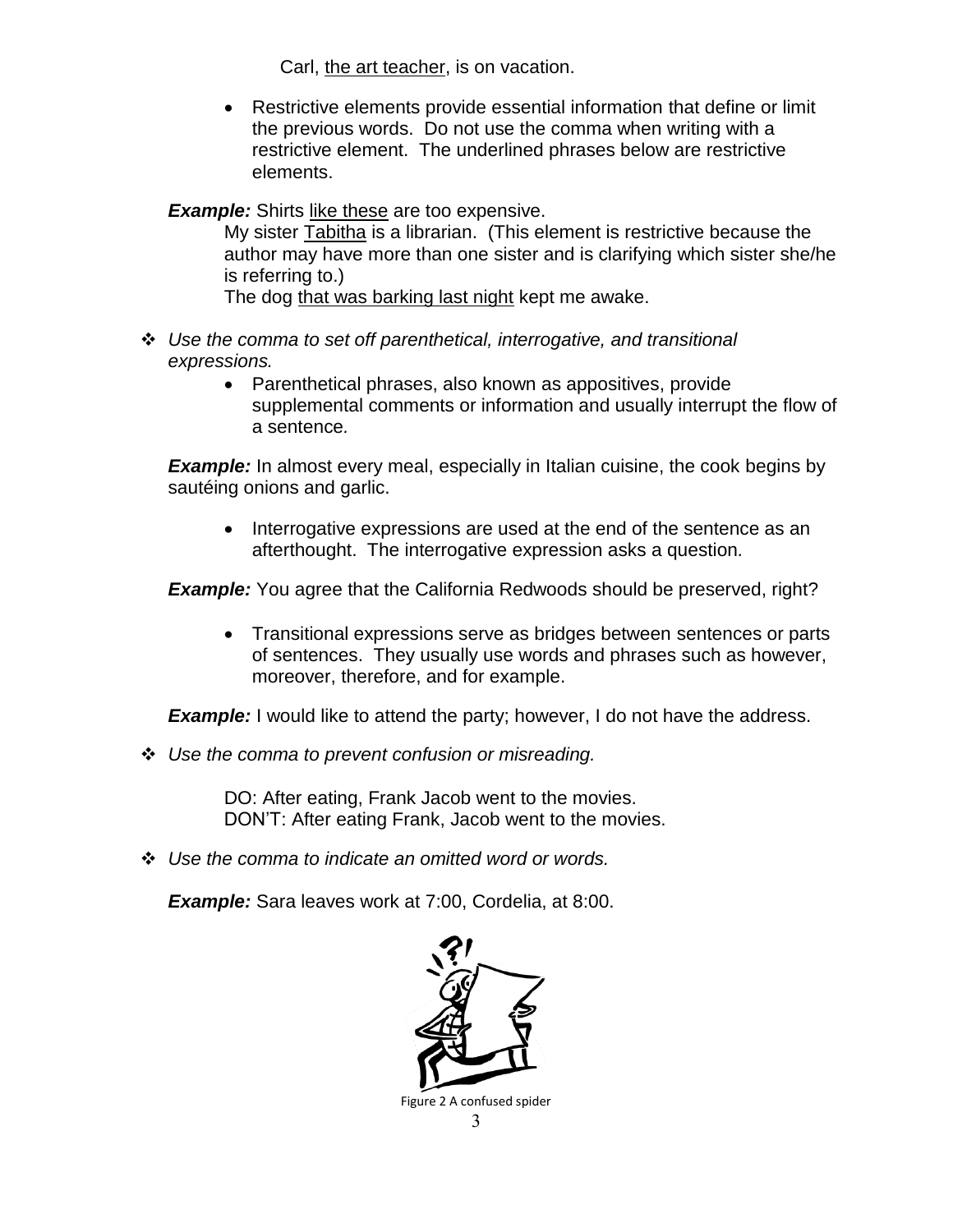# **Exercise 1:**

## **Place commas in the following sentences.**

- 1. June the sports announcer prefers basketball.
- 2. The teddy bear is brown soft and has buttons for eyes.
- 3. In the spring wildflowers bloom on the mountainside.
- 4. Josh asked "will you go to the dance with me?"
- 5. Yes I can make potato salad.
- 6. Today is August 9 1980.
- 7. Louis and I plan to vacation in Toledo Ohio.
- 8. Ernie Bertson MD practices medicine at the local hospital.
- 9. The soup needs more salt don't you agree?
- 10.Before visiting Robert went to the store.

11.

## **Exercise 2:**

## **Remove the commas that are used improperly. Add commas where necessary.**

- 1. We went to New York on May, 31, 2002.
- 2. Carla, the lawyer hates to dust the furniture.
- 3. F. Scott Fitzgerald wrote, *The Great Gatsby*, and *This Side of Paradise*.
- 4. "Carol called," I told her, as she walked in the door.
- 5. Lucy walked to the store and bought a pound of meat.
- 6. Joshua, the chef's son, cannot bake a pie, to save his life.
- 7. Delia, needs a microscope cell samples and a notebook.
- 8. When I asked my mother about the equation, she told me, to look it up.
- 9. Daisy weighed 6 pounds 7 ounces, when she was born.
- 10.All in all, the festival, was a success.



Figure 3 A drawing of an owl reading

# **Exercise 3:**

### **The following sentences incorporate either restrictive or nonrestrictive elements. Underline the element and add commas where necessary.**

- 1. Many Russian authors such as Tolstoy and Dostoyevsky spoke both Russian and French.
- 2. The computer in the living room is not working.
- 3. Rain that falls in the afternoon makes me sleepy.
- 4. My brother Clarence loves the movie "It's a Wonderful Life." (The author has only one brother).
- 5. My brother Clarence loves the movie "It's a Wonderful Life." (The author has several brothers and is referring to Clarence).
- 6. Shoes like these pinch my toes.
- 7. This movie which was released twenty years ago still has meaning today.
- 8. MLA format which is outlined in the textbook is required for this assignment.
- 9. The clown at the fair makes balloon animals.